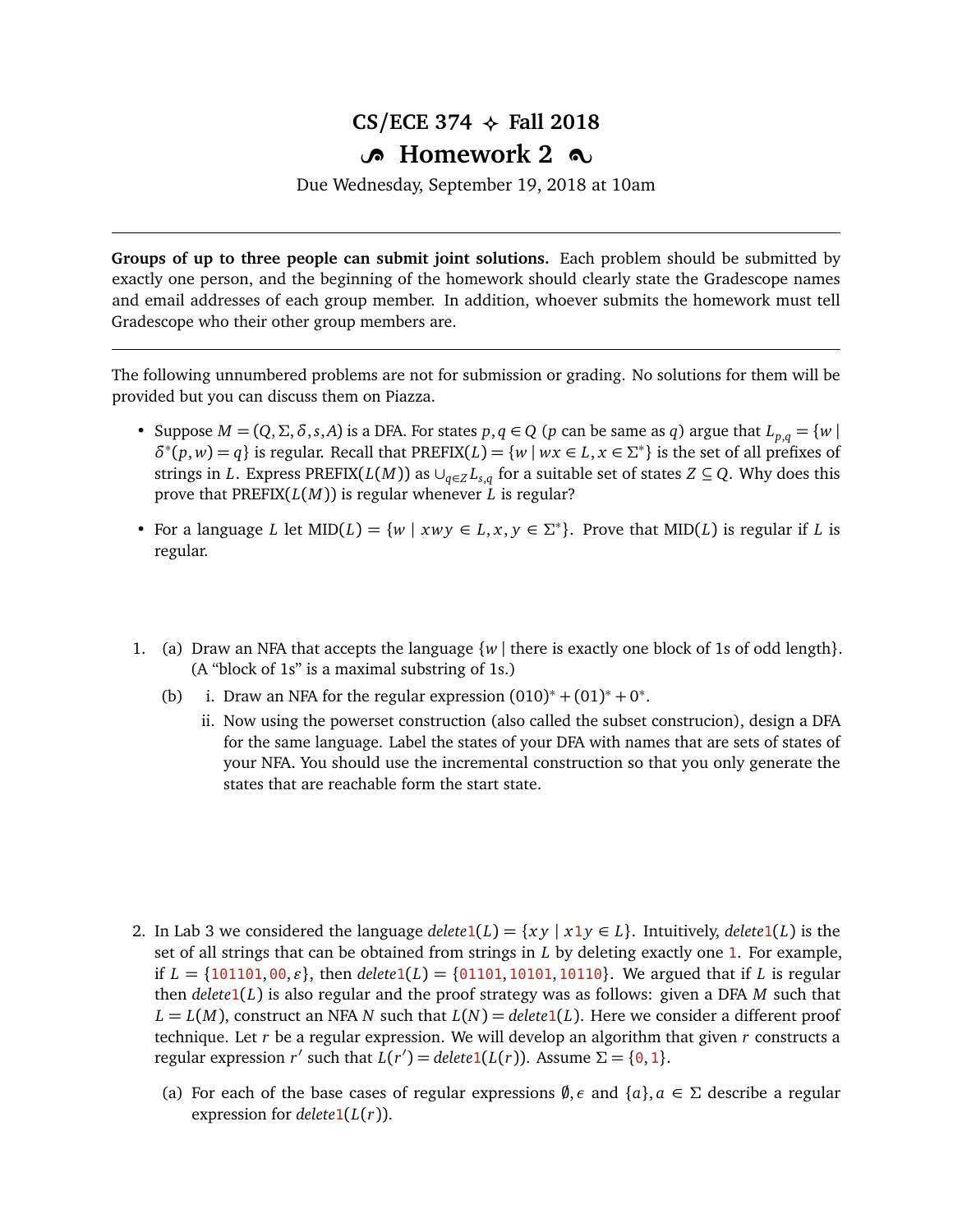- (b) Suppose  $r_1$  and  $r_2$  are regular expressions, and  $r'_1$  $r'_1$  and  $r'_2$  $\frac{7}{2}$  are regular expressions for the languages *delete*1(*L*(*r*<sub>1</sub>)) and *delete*1(*L*(*r<sub>2</sub>)) respectively. Describe a regular expression for* the language *delete*<sup>1</sup>( $L(r_1 + r_2)$ ) using  $r_1, r_2, r'_1$  $\frac{1}{1}$ ,  $r_2'$  $\frac{7}{2}$ Briefly justify the correctness of your construction. The argument should take the form of proving  $L_1 = L_2$  by showing that  $L_1 \subseteq L_2$  and  $L_2 \subseteq L_1$ .
- (c) Same as the previous part but now consider  $L(r_1r_2)$ . This is a bit more tricky than the previous part.
- (d) Same as the previous part but now consider  $L((r_1)^*)$ .
- (e) Apply your construction to the regular expression  $r = 0^* + (01)^* + 011^*0$  to obtain a regular expression for the language *delete*1(*L*(*r*)).
- 3. (a) Suppose  $M_1 = (Q_1, \Sigma, \delta_1, s_1, A_1)$  is a DFA and  $N_2 = (Q_2, \Sigma, \delta_2, s_2, A_2)$  is an NFA. Formally describe a DFA that accepts the language  $L(M_1) \setminus L(N_2)$ . To be more specific, letting  $M =$ (*Q*,*Σ*,*δ*,*s*,*A*) be the DFA, describe the components *Q*,*δ*,*s*,*A* in terms of the components of  $M_1$  and  $N_2$ . This combines subset construction and product construction to give you practice with formalism. Be aware of the distinction between the transition function of a DFA and that of a NFA. You can use  $\delta_1^*$  $^*_1$  and  $\delta^*_2$  $_2^*$  in your construction. You do not need to prove the correctness of your construction.
	- (b) For a language *L* let  $SUFFIX(L) = \{y \mid \exists x \in \Sigma^*, xy \in L\}$  be the set of suffixes of strings in *L*. Let PSUFFIX(*L*) = {*y* | ∃*x* ∈  $\Sigma^*$ , |*x*| ≥ 1, *xy* ∈ *L*} be the set of proper suffixes of strings in *L*. Prove that if *L* is regular then PSUFFIX(*L*) is regular via the following technique. Let  $M = (Q, \Sigma, \delta, s, A)$  be a DFA accepting *L*. Describe a NFA *N* in terms of *M* that accepts PSUFFIX(*L*). Explain the construction of your NFA.
- 4. **Not to submit:** Recall that for any language  $L, \overline{L} = \Sigma^* L$  is the complement of L. In particular, for any NFA  $N$ ,  $L(N)$  is the complement of  $L(N)$ .

Let  $N = (Q, \Sigma, \delta, s, A)$  be an NFA, and define the NFA  $N_{\text{comp}} = (Q, \Sigma, \delta, s, Q \setminus A)$ . In other words we simply complemented the accepting states of  $N$  to obtain  $N_{\text{comp}}$ . Note that if  $M$  is DFA then  $M_{\text{comp}}$  accepts  $\Sigma^* - L(M)$ . However things are trickier with NFAs.

- (a) Describe a concrete example of a machine *N* to show that  $L(N_{\text{comp}}) \neq \overline{L(N)}$ . You need to explain for your machine *N* what  $\overline{L(N)}$  and  $L(N_{comp})$  are.
- (b) Define an NFA that accepts  $\overline{L(N)} L(N_{\text{comp}})$ , and explain how it works.
- (c) Define an NFA that accepts  $L(N_{\text{comm}}) \overline{L(N)}$ , and explain how it works.

*Hint:* For all three parts it is useful to classify strings in *Σ* <sup>∗</sup> based on whether *N* takes them to accepting and non-accepting states from *s*.